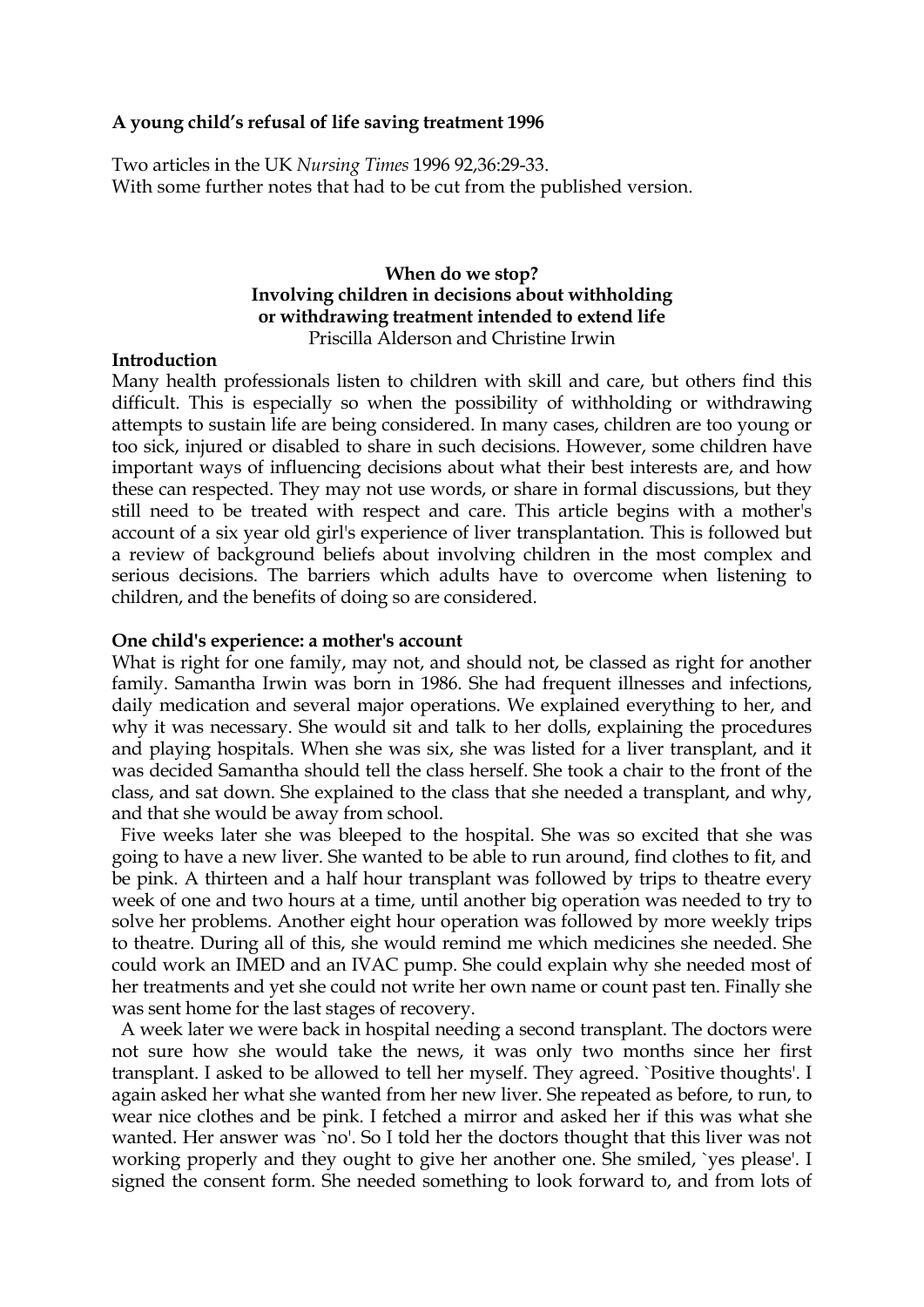travel brochures, she chose Disney world. She was kept very busy planning what she would do there.

 Three days after Christmas she went for her second transplant. Things did not go too well and her test results did not improve very much. She was becoming very distressed now at any tests that needed doing. She still had to visit theatre every week, and I would go to the anaesthetic room and the recovery room. We came to know all the staff well, and they would visit her on the ward. Once she came out of intensive care, it was clear to me, here was a different child. Her whole personality had changed. She didn't smile any more. She insisted we cover her scars. If you tried to look at them, she would become hysterical. Every day we would tell her they looked a bit better, but she would not look. To change her clothes, she would make you wrap a towel round her first, so that she couldn't see them. To do an ultrasound scan, which is not painful, it got that she had to be sedated. She stopped talking. Here was a little girl who was terrified. I had to do something. The doctors were discussing the possibility of a third transplant. I said the only possible way was if I could go in her place. As a family we decided that the only hope from another transplant was if her spirits could be raised enough for her to want it to happen.

 With help from a charity we went to Disney world for one week. Miracles can happen in these places. We just had to hope for one. We had seven days away with no routine, no tests. Her first day she smiled, and then she saw someone look at her, and she hid under her coat and wouldn't come out. We were treated like VIPs, but in the restaurants she would close her eyes and pretend to be asleep. In the whole week she only had one hot dog and a glass of coke on the first day, and then nothing. This did not strike me as a child who was glad to be alive. She got weaker. On the way home she asked to go back to hospital so that they could stop the pain in her back. At the hospital, after a couple of hours the pain killers began to take effect. `I'm so fed-up, I just want to go home. Can I go home? Please?' The doctors returned with the test results, and said they were much worse. If she was to have a third transplant, it needed doing. This was our last chance. I wanted to say `yes', I didn't want her to die. But there was only such a slim chance of a third transplant working, maybe two per cent. She didn't want anything else. She wanted to go home. What should I do? `Positive action'.

 I am trying to convey my thought processes here, which are obviously very complex. To make is simple makes it appear somewhat naive, maybe. This, however, is the only way I can describe what was going on in my mind. We really had two choices of action. A) stop treatment or B) accept a third transplant.

Course A. If we stop treatment, we could:

- 1) take Sam home as she requested;
- 2) give her special attention for the time she had left;
- 3) let her have her family back;
- 4) let her have choice of routine;
- 5) allow her dignity with quality of life.

All this would make Sam happy. The end result being that she will die, which the family left behind will have to deal with.

Course B. If we accept the third transplant:

- 1) Sam will have to face more time in hospital;
- 2) she would have to face worse scarring;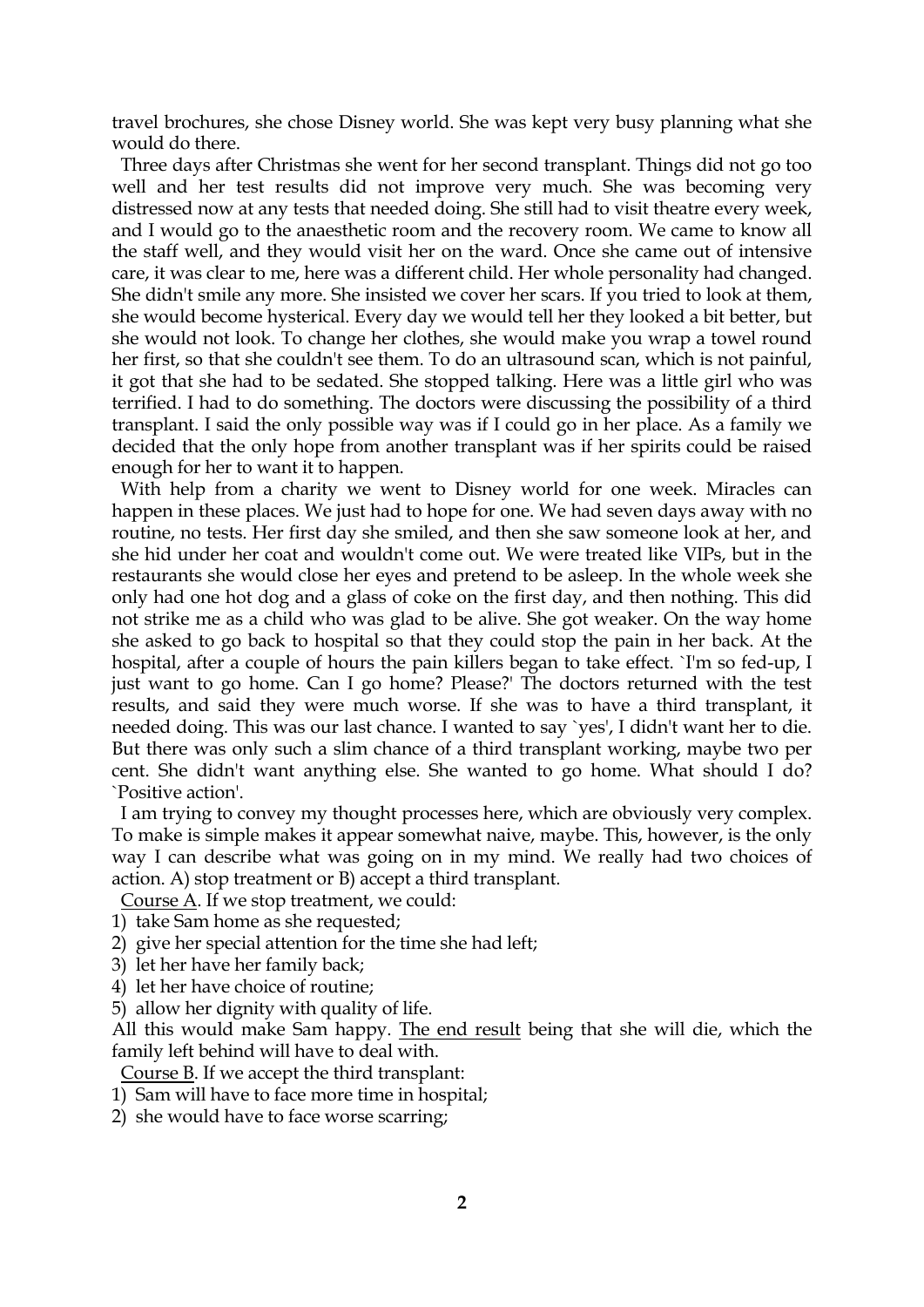3) she would continue with hospital routine;

4) she may well live a little longer.

However, we were talking quantity of time, not quality of time.

 End result. I am sure she would pick quality over quantity of life. She will almost certainly still die. I could not have taken away her choice, self-worth, quality of life and her dignity. After her death I am sure we, as a family, would have found her death much more difficult to come to terms with. A doctor told me he felt the medical profession had failed her, if they just allowed her to die. My response was they had only failed if they did not listen to her, and continued when she was no longer capable of responding.

 We also felt that Samantha's two year old sister Kirsty would benefit if we chose course 1. They were very close. I explained all of this to the doctors, and they agreed. They were so helpful, organising hospital at home services. And they said if I couldn't manage we would be welcome back. I asked how long they thought we had. They didn't know. We went home and she died three days later. These were very important days to us. We felt we had listened to Samantha. She seemed relieved to get home. The three days were the most strenuous and stressful days of my life, but I do not regret my (our) decision.

 In my view, the ethics is not a clear-cut case in any direction. If we can teach parents to step back, put themselves in their children's shoes, and decide with informed choices what is in the child's best interests. I am trying to say that we must learn to listen to our children in whatever way they are capable of telling us their views. We must learn to reason at a child's level with adult knowledge.

# **Commentary: Taking bodies seriously**

The sight of very premature babies and deformed children raises crucial questions about human nature. Why is the human spirit trapped in such a puny, frail body? If anyone had to send such a great marvel of the universe in a parcel, who would choose such packaging as these fragile bodies? Is the stark contrast between spirit and body a tragic paradox or a cruel joke?

 One age-old response to these questions has been to separate mind from body, and to see the body as little more than an unfortunate package for the mind. Traditionally, it was widely believed that the more we exist in our heads, as purely rational intellectuals, and the less we are affected by our bodies, the more fully human we are. Western philosophy and religion are deeply riven by the mind-body split. Scientific understanding of humanity is similarly divided, between medicine and psychology.

 However, the essence of humanity is the spirit which fuses mind and body, which can relate and celebrate, laugh and grieve, aspire and imagine, question and create. This elusive spirit slips through the grid of scientific analysis, its essential nature is lost between dichotomies. Although poetry and music reflect deeply on human nature, science scarcely has words or methods to address this `soft' subject.

 Care of the body and attention to patients' knowledge gained through their bodies are crucial to informed nursing practice. Yet knowledge gained and communicated through the body tends to be denigrated and mistrusted in science and philosophy and, paradoxically, even in medicine and medical ethics. Since young children are especially liable to learn and speak through their feelings and body language, their knowledge tends to be devalued. We all exist in and through our bodies, and indeed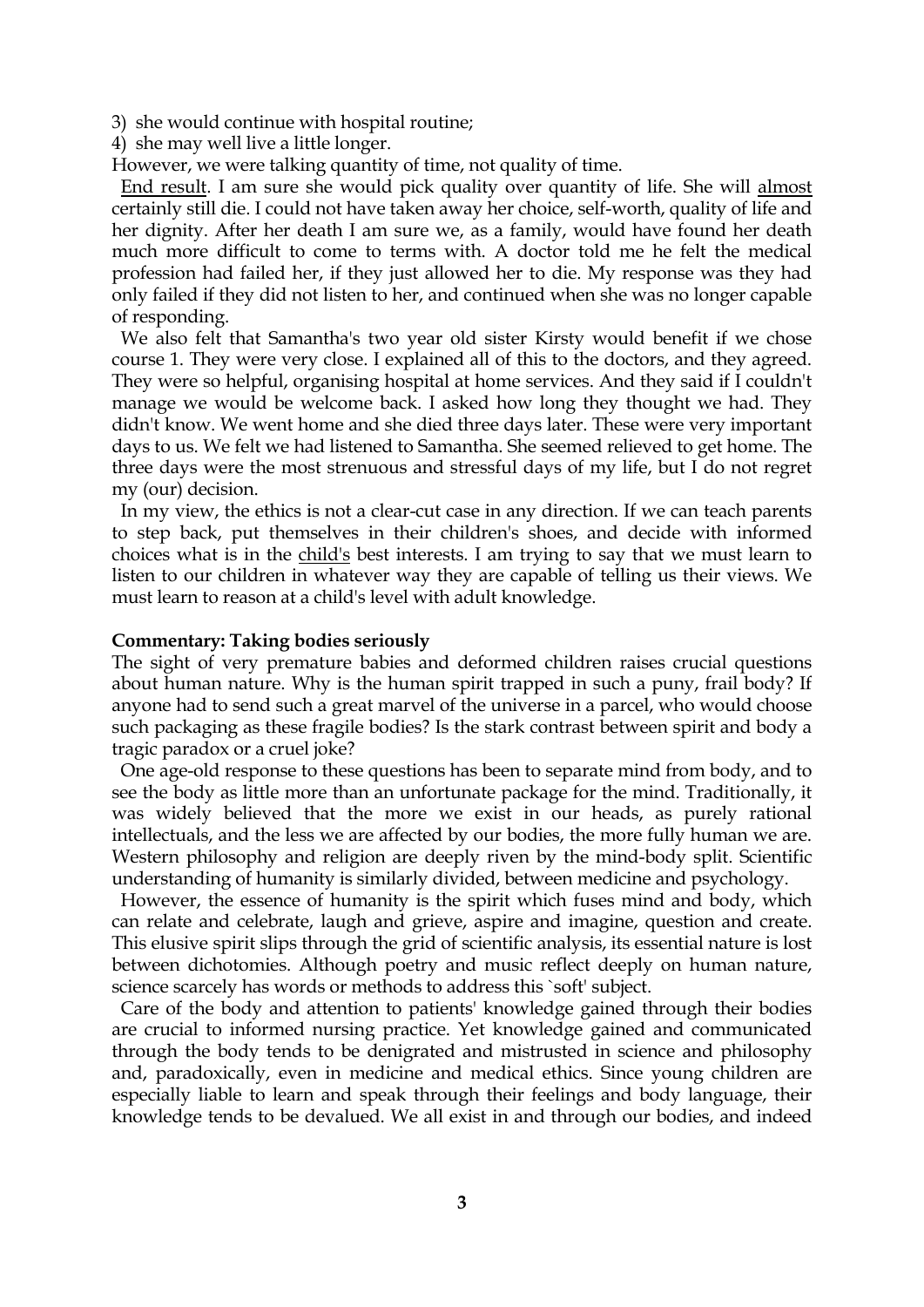we are our bodies, though adults often try to deny or disguise this. Another effect of the mind-body split has been to lose sight of the whole thinking, feeling person in the child, to see infants primarily as bodies, and childhood as a prelude to the full personhood of the mind.

 The split creates great problems when listening to sick children if they are seen in terms of physical malfunction and rudimentary cognition. When words are the only valid currency for communication, body language is seen as counterfeit, to be mistrusted as valueless and misleading. Yet words too can be misleading, confusing and misunderstood. The first barrier to overcome, when taking children seriously, is to rethink the mind-body split, and to see the body as much more than a mere container. Bodies can be the source of profound knowledge, when children learn through their illness and disability, and express themselves physically. Samantha's body was a main point of reference for her through the account, interwoven with her feelings, hopes and fears, and her parents' belief that unless `her spirits could be raised enough for her to want it to happen' the treatment could not benefit her.

#### **Listening to children**

During a study of children's consent to surgery,(1) 120 people aged 8 to 15-years and having elective orthopaedic surgery were interviewed. Half of them had two or more chronic diseases or disabilities. In that group were many remarkable and exceptionally mature young people. As one mother remarked, `He may have a small body, but he has a great personality'. They had courage, compassion and good sense. The study found that of the 120 young people, 13 of them believed that they were `the main decider' about whether to accept treatment proposed by the surgeon; 13 parents thought that their child was `the main decider'. `Main deciders' were aged from eight years upwards.

 The children were asked who should be `the main decider'. It is one thing to feel able to do something, and another to be willing to do it. After surgery, 21 children said that they wanted to be the `main decider', 47 wanted to share in making decisions with adults, and 45 wanted adults to decide for them. Before surgery, only two children wanted their parents alone to decide, though this rose to seven when they were asked again after surgery. They seemed to have more confidence in their doctor's judgement than their parents'. This raises questions as to whether children see their parents less as decision makers, and more as mediators, interpreters, support-givers or advocates. The research was not about the final stages of life-saving treatment, though three children knew that without spinal surgery they would not have long to live.

 Another study, of children with cancer in Bristol, found that even 2-year-olds understood the names of drugs and their purpose, and cooperated with their treatment. Some made a fuss over washing and feeding, perhaps to compensate, but to judge them as immature because of this would be mistaken.(2)

 Most of the young people in the surgery study, though they complained at times, showed dignity and stoic courage when they faced repeated surgery. Nurses and parents commented on children who, in order to protect their parents, would not talk of their own distress. The sister in a heart-lung transplant unit asked one boy with cystic fibrosis, whose elder brother had died of the disease, `Do you really want to have the transplant?' He did not reply, except to say, `I've got to have it, or my mother would be so sad'. This courage is a great strength, but it is also a barrier which can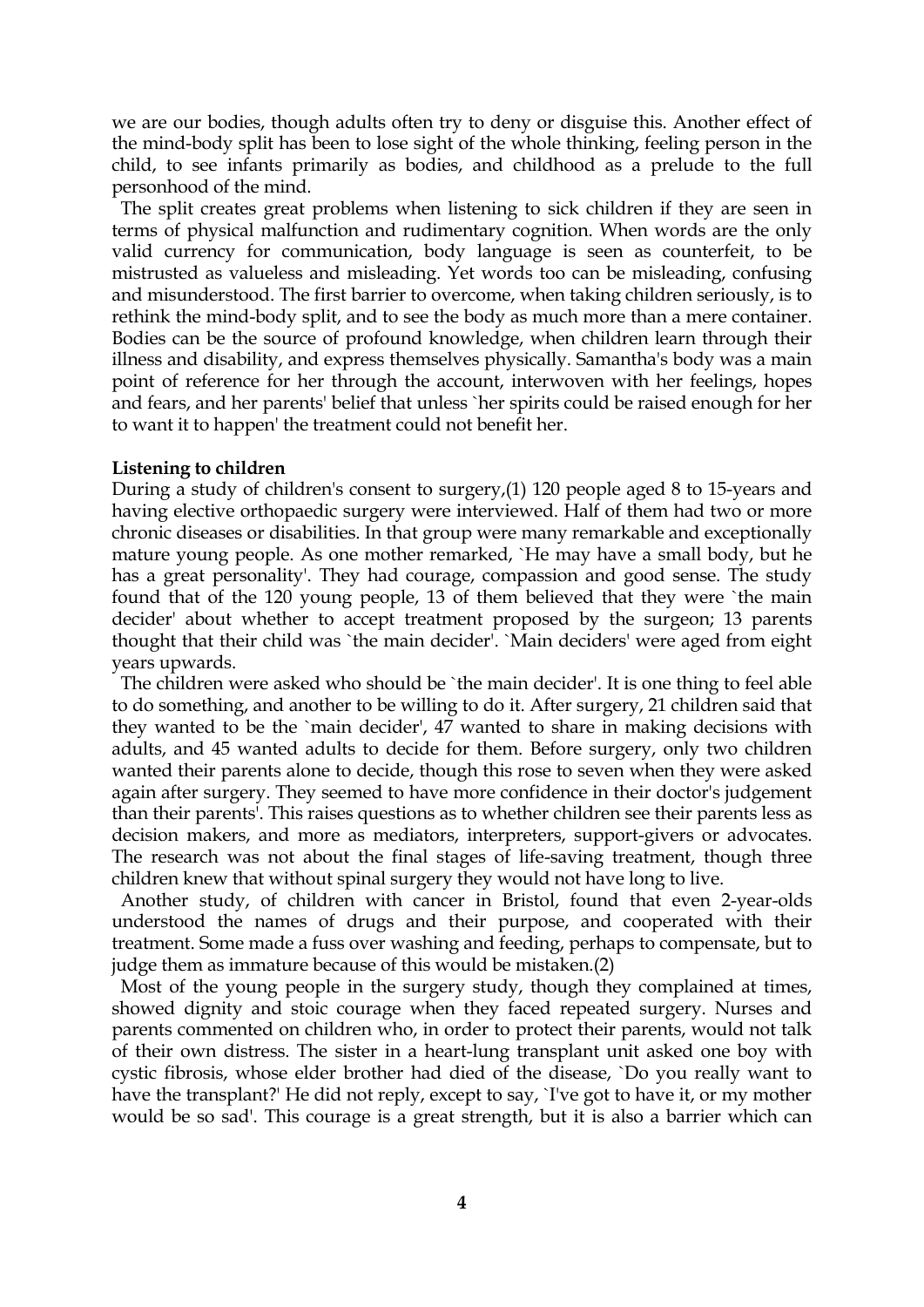make it harder to listen perceptively to children.

# **Overcoming barriers to listening to children**

In the past few decades, health professionals have become far more interested in listening to adult, and more recently child, patients and sharing information and decisions with them. There are many barriers to overcome - lack of time, skill and confidence, problems with finding the rights words, with communicating with people who speak other languages, and adults' anxiety that they may look foolish or lose control if they risk allowing children to influence decisions.(3) When children are extremely ill, and possibly very distressed, all the pressures are increased.

 Many health professionals demonstrate how successfully these barriers can be overcome, but others find them very daunting. A useful first step, before trying to overcome the practical barriers, is to recognise some of the psychological ones, such as anxieties and prejudices. Is it worth listening to children? What should be done if their views might seem to involve self-harm? What if the parents object? Can young children have any idea about enormities such as death?

 Reports from nurses who do listen to children show how very worthwhile and important their work is when they take children's minds and bodies seriously.

# **References**

1. Alderson P 1993 Children's consent to surgery. Open University Press

2. Kendrick C 1988 Young children with cancer: understanding and communication. Paper given at the RSM, London

3. Alderson P, Montgomery J 1996 Health care choices: making decisions with children. Institute for Public Policy Research

Some extra notes that had to be cut from the Nursing Times article.

There are several factors which often underlie reluctance to approach children directly, and to consider ways of coping with these.

 The greatest problem is lack of time. It can be so much quicker to speak to parents. Children tend to balk at abrupt questioning, and a few moments spent discussing their hobbies or pets first can help them to open up and be far more responsive. Yet busy professionals questions whether this is the best way to use their own time. Subtle ways of silencing children learnt by junior staff who worry that they will be criticised for delays if they talk to children can develop into habit and example among senior staff.

 Another strong deterrent is lack of confidence, with anxiety about making mistakes and looking foolish. Anything worth doing can be risky and involves making mistakes while gaining new skills. Research interviews with children and parents in hospital suggest that they are more interested in the goodwill of health staff, their sincere manner and intentions, than in slick communication skills. Lack of skill in talking with children can be a severe restriction, though many people feel more inadequate than they are. We have all been children and talked to our peers, so this is partly a matter of remembering former skills. Some adults find that the best teachers are children themselves. The idea that talking to children is such an esoteric art it requires special courses is unhelpful, since it requires the same skills as talking to anyone else. For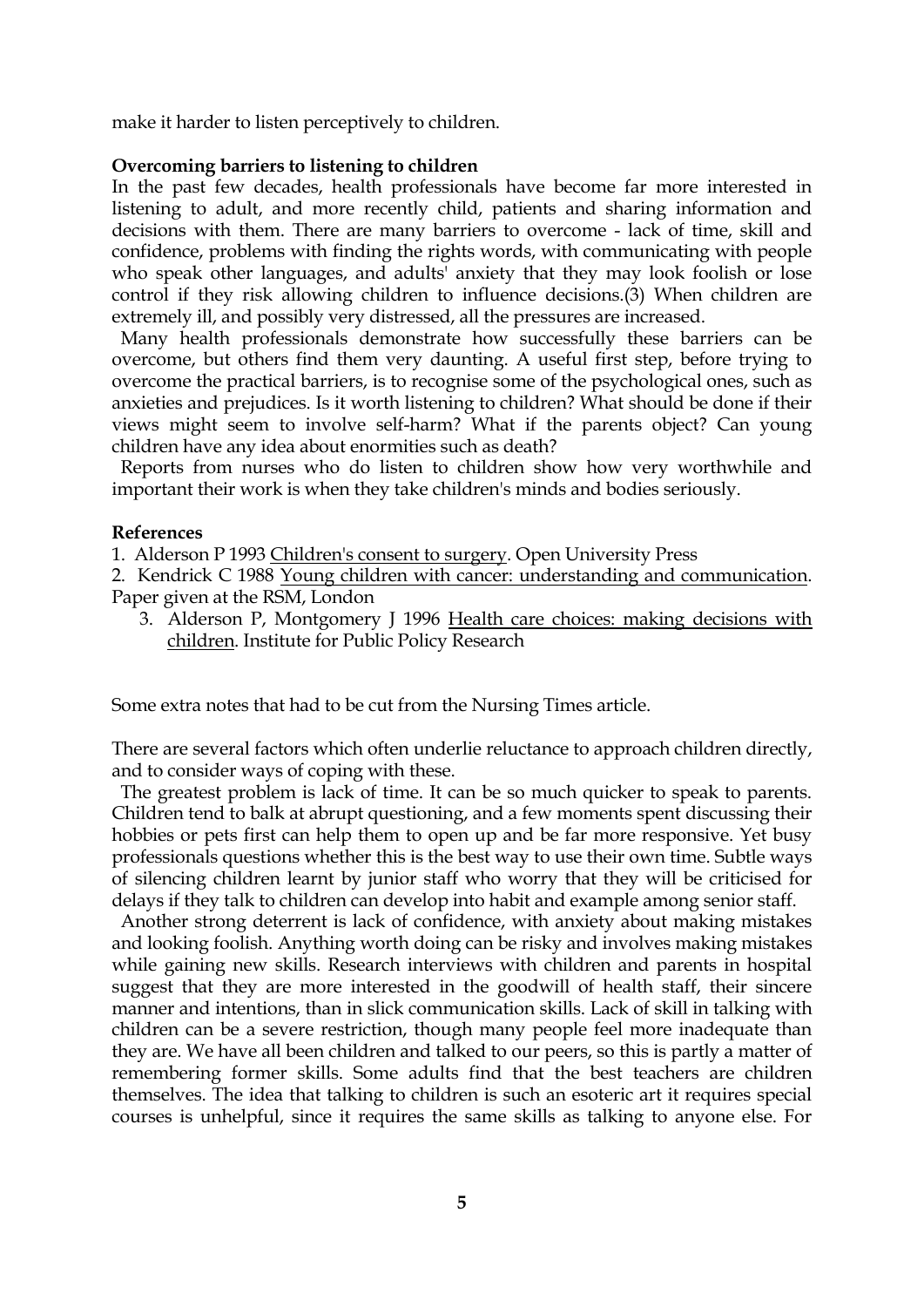example, as with adults, staff who listen sit at about the same eye level (get rid of baby chairs in clinics), adapt their volume, tone and pace of talking to suit the other person, use a simple or more complex vocabulary as appropriate, word and rephrase questions clearly, wait attentively for answers, respect what is said, try not to interrupt or dismiss what is said, and so on. Children with chronic conditions often use sophisticated terms and do not like to be talked down to, or discussed above their head.

 Language can be a barrier when the children or the staff use pet words, colloquialisms, jargon and any terms which the other either does not understand or misunderstands. This is true at all ages, though small children use many personal words. Parents can be helpful two-way interpreters. If talking through an interpreter is hard with adults, it can be harder with small children whose first language is not English. Additionally, the interpreter may plainly consider the encounter a waste of time and the parents may feel offended or excluded. Extra time, patience and perseverance may be required. Language can also be a barrier when communication is confined to words. Other languages need to be noted, such as body language, sighs, cries, and laughter. Drawings, toys and visual aids can enrich mutual understanding.

 Addressing children directly can challenge family dynamics. Many parents gently encourage their child to take a growing share in the conversation, or are pleased about their child's independence, but some parents wish to dominate the interaction. The mid-years alliance, the assumption that adults speak to adults and that children listen is still very powerful. It works when people are believed to have entered second childhood, and their middle-aged children speak for them, as well as with very ill or disabled people. It can require tact and confidence to resist deferring to the parents without offending them, especially during the crisis of their child's severe illness.

 Fear of losing control drives some staff to avoid speaking to children. A simple command, `put her on the couch mother', can, they feel, avoid minefields. If requested to get on the couch, might the child refuse, dawdle, start an argument or resort to other tine-wasting tactics? If staff are too friendly, will children try to play power games - and win? To cope with this, many professionals skilfully combine friendly respect with firm confidence. A major restraint on efforts to talk seriously with patients is anxiety about which topics might be raised: unanswerable questions, pleas for treatment and healing which cannot be promised, long personal accounts which hardly seem relevant, and cries of anguish and despair. Such responses span the age groups, and there are helpful books and teaching videos on how to respond.

 Prejudice is another vital issue. It is so common to mistrust and disrespect children, based on decades of misleading psychological research. Work that challenges these old ideas includes:

Alderson P 2000 Young children's rights. London: Jessica Kingsley/Save the Children Bradley, B. (1989) *Visions of Infancy.* Cambridge; Polity Press.

Donaldson, M. (1978) *Children's Minds*. Glasgow: Fontana .

Franklin B 2001 The new handbook of children's rights. London: RoutledgeFalmer James, A. and Prout, A. (eds) (1990/97) *Constructing and Reconstructing Childhood: Contemporary Issues of the Sociology of Childhood.* London: Falmer Press.

Mayall B 1994 Children's childhoods observed and experienced: London: Falmer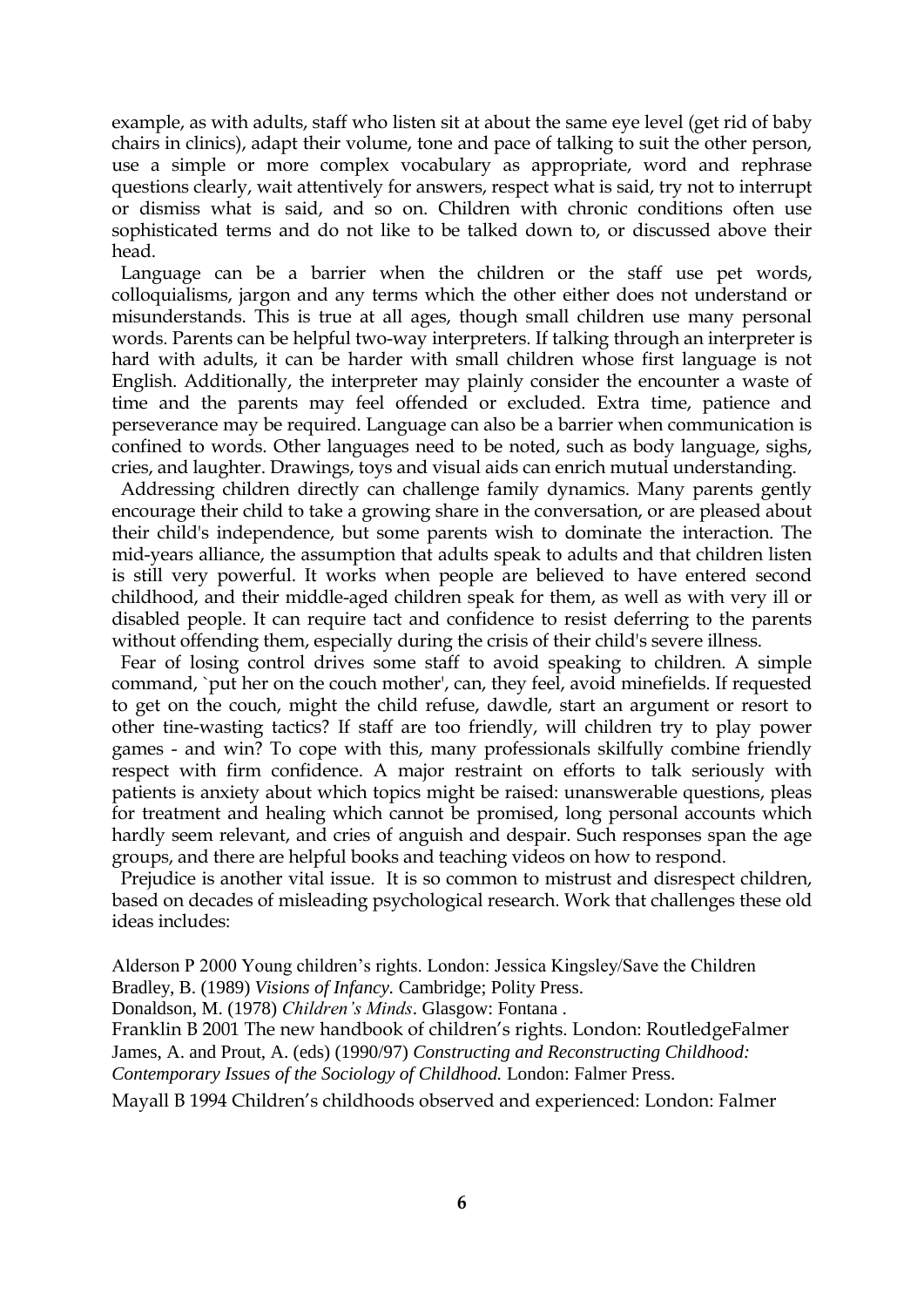Mayall B 2002 Towards a sociology for childhood. London: RoutledgeFalmer Siegal, M. (1997) *Knowing children: Experiments in Conversation and Cognition*. Hove: Lawrence Erlbaum Associates.

Stainton, Rogers, R. Stainton, and Rogers, W. (1992) *Stories of Childhood: Shifting Agendas in Child Concern.* Hemmel Hempstead: Harvester.

So far, views on children's ability to give or withhold consent have been reported. A separate question is whether children want to take on the burden of choosing. Parents and young patients were asked who they thought made the decision whether to accept proposed surgery (table 16) and who should be the `main decider' (table 17).

Table 16 Views about who was the `main decider'.

| Main decider     | Views of what did happen<br>Parent's view Child's view<br>$n=120$ $n=120$ |    |
|------------------|---------------------------------------------------------------------------|----|
| Child            | 13                                                                        | 13 |
| $Child + adults$ | 62                                                                        | 44 |
| Adults           | 32                                                                        | 60 |
| Child accepted   |                                                                           |    |
| after persuasion | g                                                                         |    |
| don't know       |                                                                           | З  |
|                  |                                                                           |    |

Ages of the 13 `main deciders' ranged from 8- to 15-years. The figures represent widely-ranging comments, such as Julie aged 11, who said, `I think everyone should give an opinion, and maybe the doctor put them together.'

Table 17 Views about who should be the `main decider'.

|    | <u>Views of what should happen</u>           |
|----|----------------------------------------------|
| 18 | 21                                           |
| З  | 5                                            |
| 3  | 1                                            |
| 49 | 41                                           |
| 19 | 13                                           |
| 25 | 25                                           |
| 2  |                                              |
|    |                                              |
|    | 120 children's views<br>before op. after op. |

The children showed more confidence in their doctors' than in their parents' judgement. The figures suggest that parents are seen as mediators rather than `main deciders', and that joint decision-making is a major preference.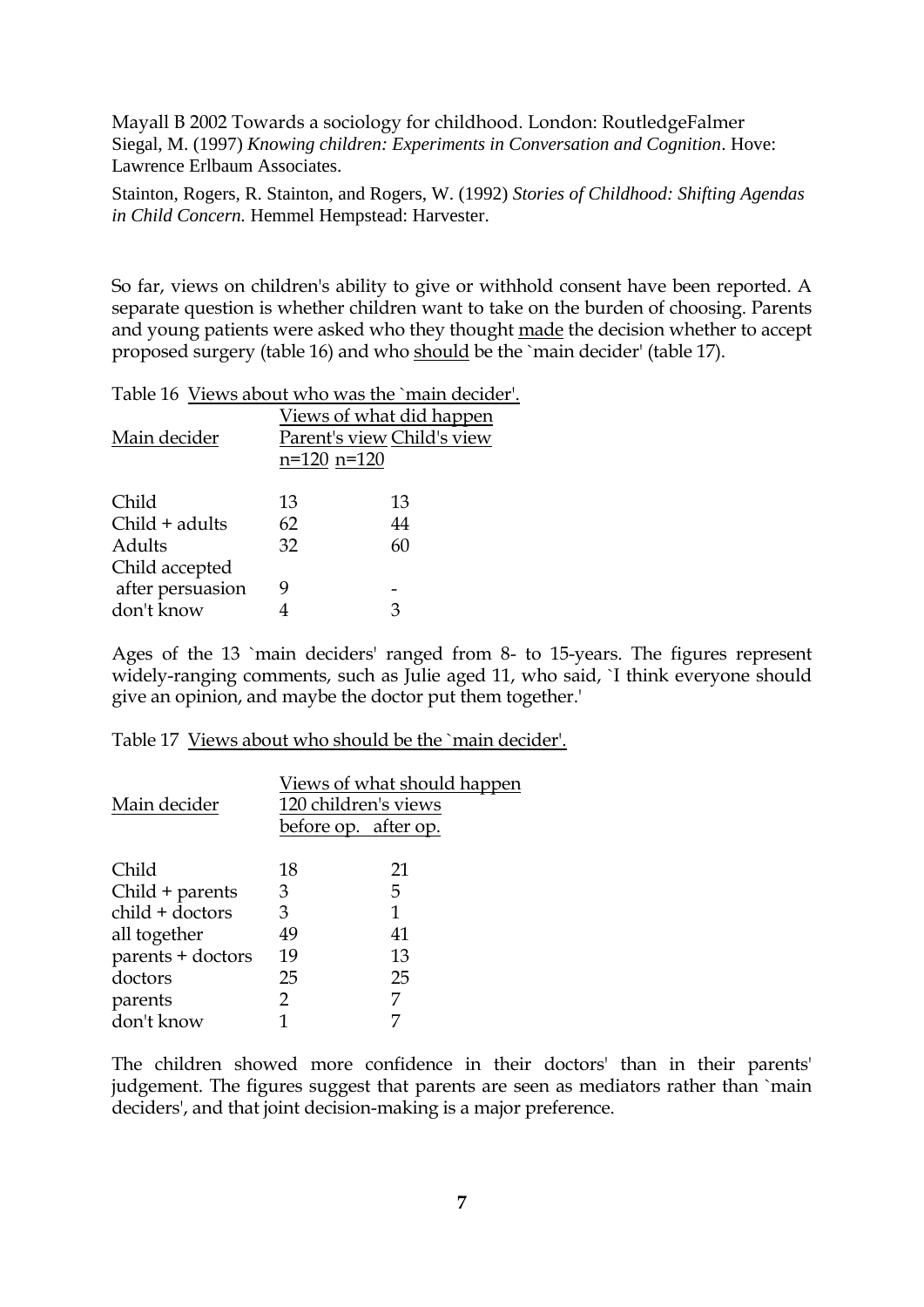Our study of 120 young people having elective orthopaedic surgery found that 13 of them believed that they were `the main decider' about whether to accept treatment proposed by the surgeon; 13 parents thought that their child was `the main decider'. `Main deciders' were aged from eight years upwards. We asked for the children's views on who should be `the main decider'. It is one thing to feel able to do something, and another to be willing to do it. After surgery 21 children said that they wanted to be the `main decider', 47 wanted to share in making decisions with adults, and 45 wanted adults to decide for them. Only two children wanted their parents alone to decide, this rose to seven after surgery. They seemed to have more confidence in their doctor's judgement than their parents'. This raises questions as to whether children see their children less as decision makers, and more as mediators, interpreters, support-givers or advocates. Our research was not about the final stages of life-saving treatment, though three children knew that without spinal surgery they would not have long to live. In our research about breast cancer surgery, there was a similar curve; a minority of women wanted to be the `main decider', a minority wanted doctors to decide, the largest group wanted to share in making decisions with doctors. The replies among different patient groups with different conditions are likely to vary but would possibly follow the same breadth of responses.

### **Why listen to children?**

For the same reasons that it is worth listening to adults.

#### **respect**

# **avoid coercion fear ignorance resentment**

# **encourage informed willing commitment**

#### **learn from the child**

# **clarify misunderstanding and disagreement**

# **listen as part of therapy**

### **work together towards the least harmful decision**

Respect is a reason sufficient in itself. If the patient has a question or comment about the treatment, then it should have a response; anyone who disagrees should have to justify silence. Yet there are also benefits which accrue from listening. Health staff can discover children's fear, misunderstandings and reluctance and help to reduce fear, ignorance and coercion except when they believe that it is unavoidable. Listening to children can be part of their therapy. By respecting and taking time the staff can work together with the child and/or the parents towards the least harmful decision for each